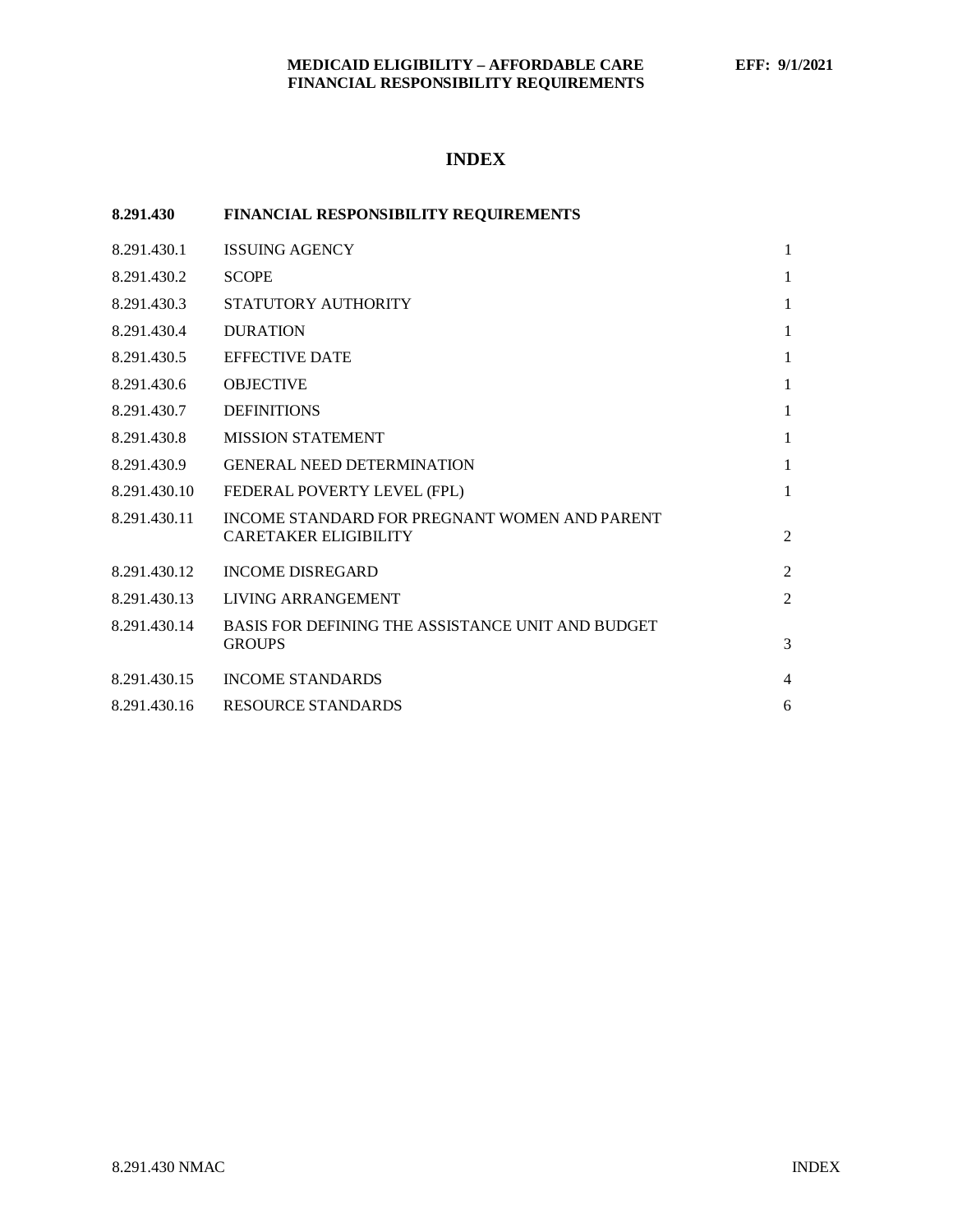#### **TITLE 8 SOCIAL SERVICES CHAPTER 291 MEDICAID ELIGIBILITY - AFFORDABLE CARE PART 430 FINANCIAL RESPONSIBILITY REQUIREMENTS**

<span id="page-1-0"></span>**8.291.430.1 ISSUING AGENCY:** New Mexico Human Services Department (HSD). [8.291.430.1 NMAC - Rp, 8.291.430.1 NMAC, 11/16/2015]

<span id="page-1-1"></span>**8.291.430.2 SCOPE:** The rule applies to the general public. [8.291.430.2 NMAC - Rp, 8.291.430.2 NMAC, 11/16/2015]

<span id="page-1-2"></span>**8.291.430.3 STATUTORY AUTHORITY:** The New Mexico medicaid program and other health care programs are administered pursuant to regulations promulgated by the federal department of health and human services under Title XIX of the Social Security Act as amended or by state statute. See Section 27-1-12 NMSA et seq.

[8.291.430.3 NMAC - Rp, 8.291.430.3 NMAC, 11/16/2015]

<span id="page-1-3"></span>**8.291.430.4 DURATION:** Permanent.

[8.291.430.4 NMAC - Rp, 8.291.430.4 NMAC, 11/16/2015]

<span id="page-1-4"></span>**8.291.430.5 EFFECTIVE DATE:** November 16, 2015, unless a later date is cited at the end of a section. [8.291.430.5 NMAC - Rp, 8.291.430.5 NMAC, 11/16/2015]

<span id="page-1-5"></span>**8.291.430.6 OBJECTIVE:** The objective of this rule is to provide specific instructions when determining eligibility for the medicaid program and other health care programs. Processes for establishing and maintaining a medical assistance programs (MAP) category of the affordable care eligibility are detailed in the 8.291.400 through 8.291.430 NMAC.

[8.291.430.6 NMAC - Rp, 8.291.430.6 NMAC, 11/16/2015]

<span id="page-1-6"></span>**8.291.430.7 DEFINITIONS:** Refer to 8.291.400 NMAC for detailed descriptions. [8.291.430.7 NMAC - Rp, 8.291.430.7 NMAC, 11/16/2015]

<span id="page-1-7"></span>**8.291.430.8 MISSION STATEMENT:** To transform lives. Working with our partners, we design and deliver innovative, high quality health and human services that improve the security and promote independence for New Mexicans in their communities.

[8.291.430.8 NMAC - Rp, 8.291.430.8 NMAC, 11/16/2015; A/E, 4/1/2016; A, 12/1/2020]

<span id="page-1-8"></span>**8.291.430.9 GENERAL NEED DETERMINATION:** To be eligible for a MAP category of eligibility, an applicant or a recipient must meet specific income standards. [8.291.430.9 NMAC - Rp, 8.291.430.9 NMAC, 11/16/2015]

<span id="page-1-9"></span>**8.291.430.10 FEDERAL POVERTY LEVEL (FPL):** This part contains the monthly federal poverty level table for use in determining monthly income standards for MAP categories of eligibility outlined in 8.291.400.10 NMAC:

| <b>HOUSEHOLD</b><br><b>SIZE</b> | 100%    | 133%    | 138%    | 190%    | 240%    | 250%    | 300%     |
|---------------------------------|---------|---------|---------|---------|---------|---------|----------|
|                                 | \$1,074 | \$1,428 | \$1,482 | \$2,040 | \$2,576 | \$2,684 | \$3,220  |
| 2                               | \$1,452 | \$1,931 | \$2,004 | \$2,759 | \$3,484 | \$3,630 | \$4,355  |
| 3                               | \$1,830 | \$2,434 | \$2,526 | \$3,477 | \$4,392 | \$4,575 | \$5,490  |
| 4                               | \$2,209 | \$2,938 | \$3,048 | \$4,196 | \$5,300 | \$5,521 | \$6,625  |
|                                 | \$2,587 | \$3,441 | \$3,570 | \$4,915 | \$6,208 | \$6,467 | \$7,760  |
| 6                               | \$2,965 | \$3,944 | \$4,092 | \$5,634 | \$7,116 | \$7,413 | \$8,895  |
|                                 | \$3,344 | \$4,447 | \$4,614 | \$6,353 | \$8,024 | \$8,359 | \$10,030 |
| 8                               | \$3,722 | \$4,950 | \$5,136 | \$7,072 | \$8,932 | \$9,305 | \$11,165 |
| $+1$                            | \$378   | \$503   | \$522   | \$719   | \$908   | \$946   | \$1,135  |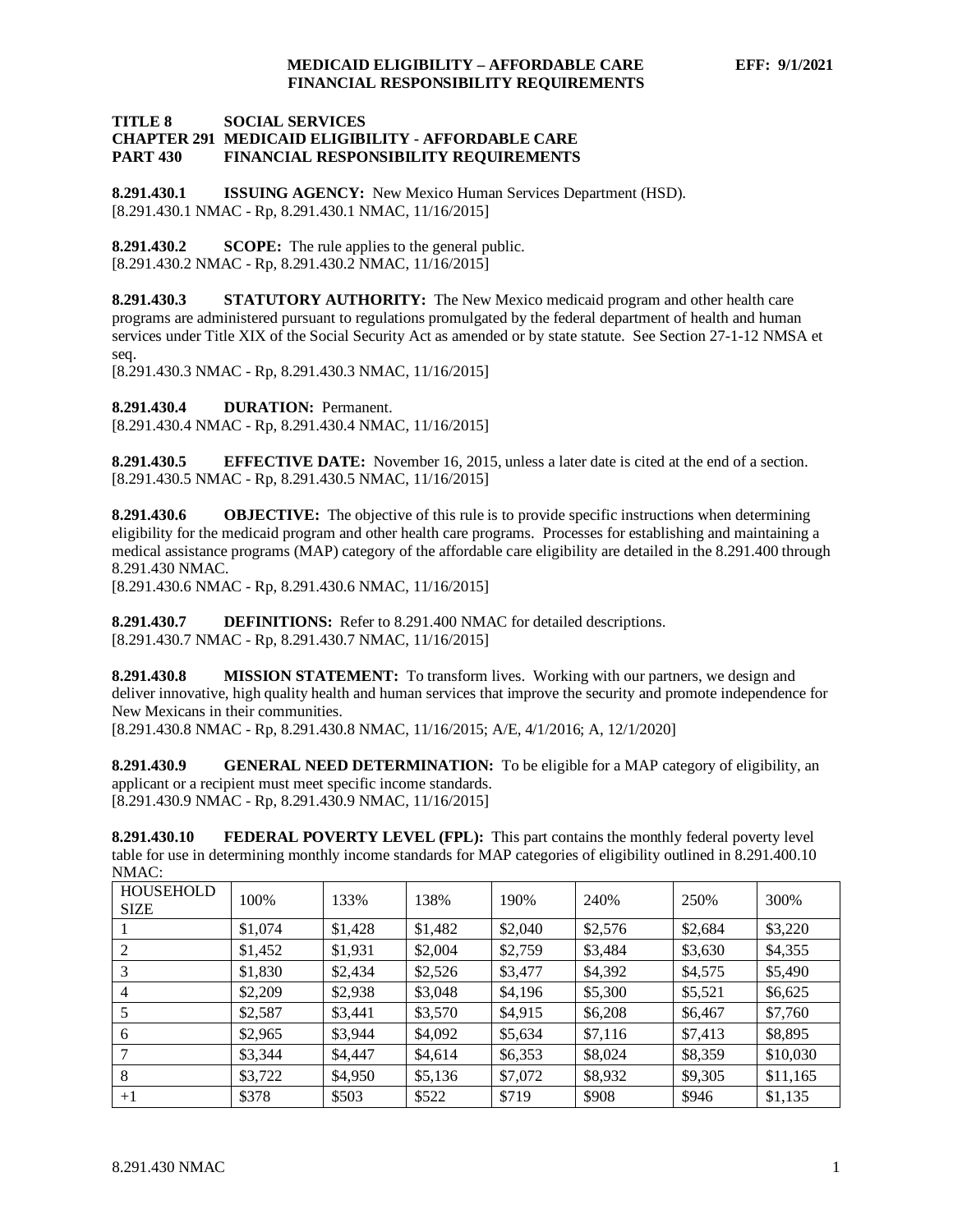[8.291.430.10 NMAC - Rp, 8.291.430.10 NMAC, 11/16/2015; A/E, 4/1/2016; A/E, 9/14/2017; A, 2/1/2018; A/E, 5/17/2018; A, 9/11/2018; A/E, 4/11/2019; A, 7/30/2019; A, 12/1/2020; A/E, 4/1/2021; A, 9/1/2021]

## <span id="page-2-0"></span>**8.291.430.11 INCOME STANDARD FOR PREGNANT WOMEN AND PARENT CARETAKER**

**ELIGIBILITY:** This part contains the MAP category of pregnant women and parent caretaker eligibility's fixed monthly standard for an applicant or recipient:

| <b>HOUSEHOLD</b> | <b>MONTHLY INCOME</b> |  |  |  |
|------------------|-----------------------|--|--|--|
| <b>SIZE</b>      | LIMIT                 |  |  |  |
|                  | \$451                 |  |  |  |
| 2                | \$608                 |  |  |  |
| 3                | \$765                 |  |  |  |
| 4                | \$923                 |  |  |  |
| 5                | \$1,080               |  |  |  |
| 6                | \$1,238               |  |  |  |
| 7                | \$1,395               |  |  |  |
| 8                | \$1,553               |  |  |  |
| $+1$             | \$158                 |  |  |  |

[8.291.430.11 NMAC - Rp, 8.291.430.11 NMAC, 11/16/2015]

<span id="page-2-1"></span>**8.291.430.12 INCOME DISREGARD:** A disregard of five percent of 100 percent of the current FPL, according to the applicant's or recipient's budget group size, will be given according to the Affordable Care Act (ACA) related category of eligibility. This income disregard will be subtracted from the countable income. [8.291.430.12 NMAC - Rp, 8.291.430.12 NMAC, 11/16/2015]

<span id="page-2-2"></span>**8.291.430.13 LIVING ARRANGEMENT:** All individuals listed on the MAP application are evaluated according to their living arrangement to determine if they can be included in an assistance group or budget group.

**A.** Extended living in the home: An individual physically absent from the home is a member of the assistance unit or budget group. Extended living in the home includes:

**(1)** attending college or boarding school;

**(2)** receiving treatment in a title XIX MAD enrolled facility (including institutionalized when meeting a nursing facility (NF) level of care (LOC) and intermediate care facilities for the mentally retarded (ICF-MRs);

**(3)** emergency absences: an applicant or recipient absent from the home due to an emergency, who is expected to return to the household, continues to be a member of the household;

**(4)** foster care placements: a minor applicant or minor recipient removed from the home by a child protective services agency (tribal, bureau of Indian affairs, or children, youth and families department) will be considered to be living in the home until the adjudicatory hearing; if the adjudicatory hearing results in custody being granted to some other entity, the minor applicant or minor recipient will be removed from the assistance unit and budget group;

**(5)** inmate of a public institution:

**(a)** see 8.200.410.15 NMAC for the definition of a public institution and an inmate

of a public institution;

**(b)** an inmate of a public institution is included in the household with other mandatory household members if he or she is expected to file a tax return or be claimed as a tax dependent; see 8.291.430.14 NMAC;

**(c)** an inmate of a public institution is not included in the household if he or she neither files a tax return nor is claimed as a tax dependent which requires that mandatory household members be living together; see 8.291.430.14 NMAC.

- **B.** Extended living in the home also includes:
	- **(1)** residential treatment centers;
	- **(2)** group homes; and
	- **(3)** free-standing psychiatric hospitals.

**C.** Living in the home with a parent caretaker: To be included in the assistance unit, a minor applicant or minor recipient must be living, or considered to be living, in the home of: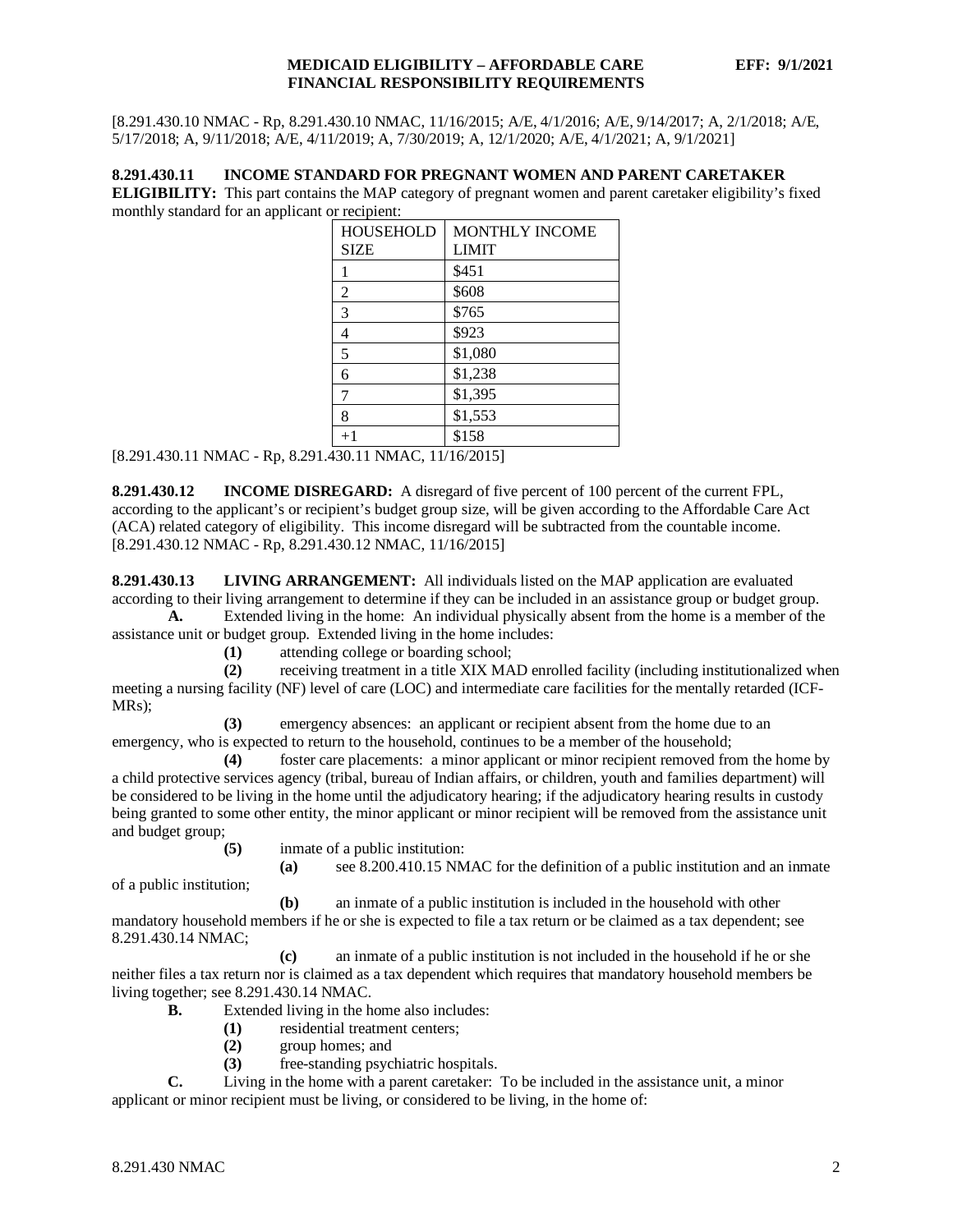**(1)** a biological or adoptive or step parent (there is a presumption that a child born to a married woman is the child of the husband); or

**(2)** a specified relative who:

**(a)** is related within the fifth degree of relationship by blood, marriage or adoption, as determined by New Mexico statute Chapter 45 - Uniform Probate Code; a relationship based upon marriage, such as "in-law" or "step" relationships, continues to exist following the dissolution of the marriage by divorce or death; and

**(b)** assumes responsibility for the day-to-day care and control of the minor applicant or minor recipient; the determination of whether an individual functions as the specified relative shall be made by the specified relative unless other information known to the worker clearly indicates otherwise;

**(3)** a minor applicant or minor recipient considered to be living in the home: a minor applicant or minor recipient is considered to be part of the assistance unit and budget group as evidenced by the minor applicant's or minor recipient's customary physical presence in the home; if a he or she is living in more than one household, the following applies:

**(a)** the custodial parent is the parent with whom the minor applicant or minor recipient lives the greater number of nights; or

**(b)** if the minor applicant or minor recipient spends equal amounts of time with each household, the minor applicant or minor recipient shall be considered to be living in the household of the parent with the higher modified adjusted gross income (MAGI).

**D.** For individuals for whom the state must complete a determination of income either based on MAGI or for MAGI-excepted groups:

**(1)** MAD recognizes same-sex couples as spouses, if they are legally married under the laws of the state, territory, or foreign jurisdiction in which the marriage was celebrated; and

**(2)** for an applicant or recipient whose MAP category of eligibility is based on the eligibility for any other HSD benefit program and for which income is not used in the eligibility determination, the applicant's or recipient's marital status will not be used in making the eligibility determination; the applicant's or recipient's MAP category of eligibility will continue to be based on the determination of eligibility of the other HSD applicable benefits.

[8.291.430.13 NMAC - Rp, 8.291.430.13 NMAC, 11/16/2015]

<span id="page-3-0"></span>**8.291.430.14 BASIS FOR DEFINING THE ASSISTANCE UNIT AND BUDGET GROUPS:** At the time of a MAP application, an applicant or recipient and ISD shall identify everyone who is to be considered for inclusion in an assistance unit and budget group. The composition of the assistance unit and budget group is based on the following factors:

**A.** Assistance group: the assistance unit includes an applicant or recipient who applies and who is determined to meet a MAP category of eligibility found in 8.291.430.10 NMAC.

**B.** Budget group: the budget group consists of the following types and will be established on an individual basis:

**(1)** tax filers and dependents: households that submit a MAP application where an applicant or a recipient intends to file for federal taxes or will be claimed as a dependent on federal income taxes for the current year:

**(a)** the budget group will consist of applicants or recipients who are listed on the MAP application as the taxpayer and tax dependents;

**(b)** if there are multiple taxpayers listed on a single MAP application, the budget group(s) will be established based on who the taxpayer intends to claim as a dependent (including the taxpayer); only the taxpayer and his or her child and tax dependent (dependent) listed on the MAP application will be considered as part of the budget group;

**(c)** in the case of an applicant or recipient married couple living together, each spouse will be included in the household of the other spouse, regardless of whether they expect to file a joint tax return, a separate tax return or whether one spouse expects to be claimed as a tax dependent by the other spouse;

**(d)** exceptions to tax filer rules: the following applicants or recipients will be treated as non-filers:

**(i)** an applicant or a recipient other than a spouse or a biological, adopted, or step child who expect to be claimed as a tax dependent by another taxpayer outside of the household;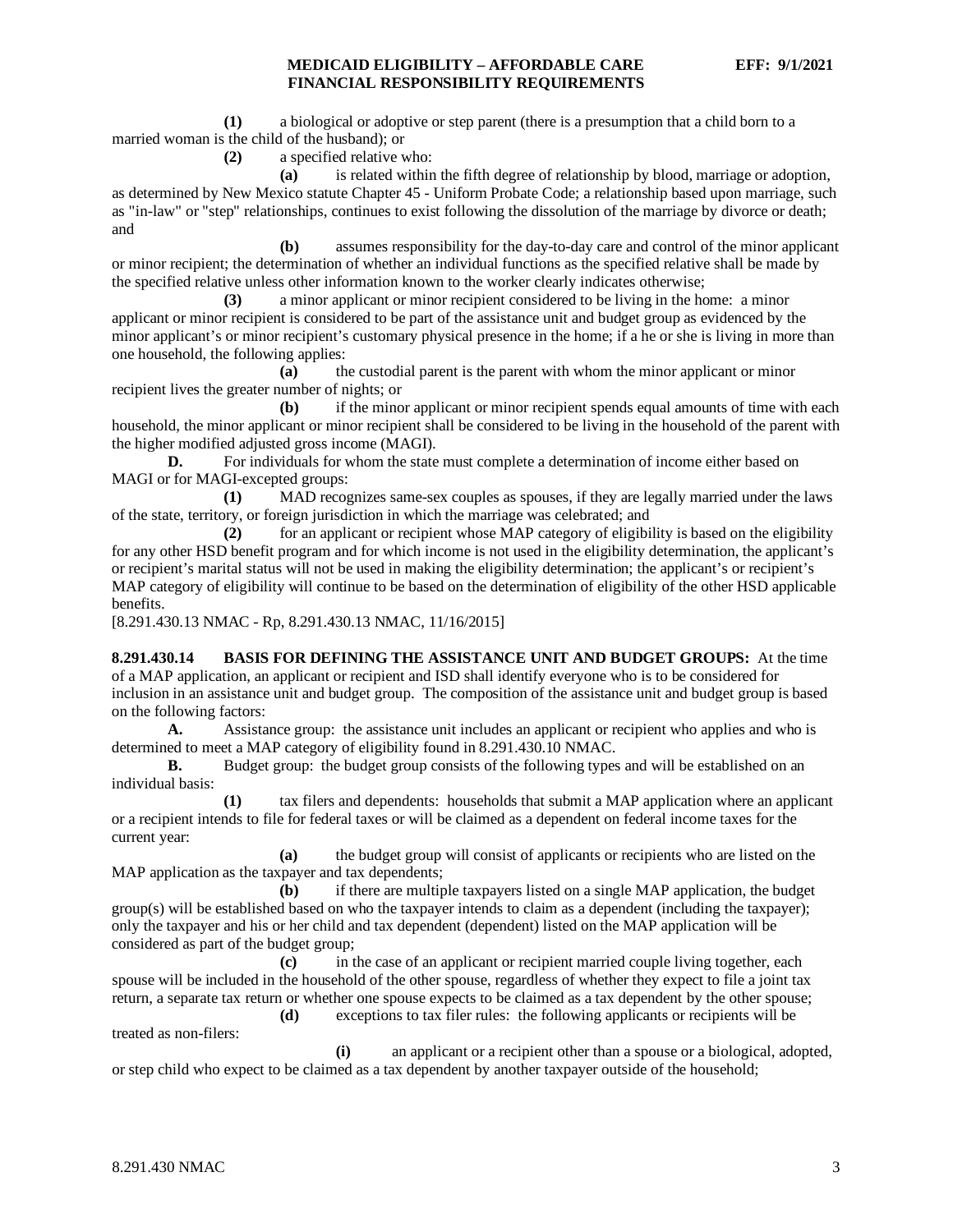**(ii)** an applicant or a recipient under 19 who expect to be claimed by one parent as a tax dependent and are living with both parents but whose parents do not expect to file a joint tax return; and

**(iii)** an applicant or a recipient under 19 who expect to be claimed as a tax dependent by a non-custodial parent.

**(2)** individuals who neither file a tax return nor are claimed as a tax dependent: in the case of applicants or recipients who do not expect to file a federal tax return and do not expect to be claimed as a tax dependent for the taxable year in which a MAP category of eligibility is being made, or meet an exception to tax filer requirements in Paragraph (1) of Subsection B of 8.291.430.14 NMAC, the budget group consists of the applicant or recipient and, if living with the applicant or recipient:

- **(a)** the applicant's or recipient's spouse;
- **(b)** the applicant's and recipient's natural, adopted and step children under the age

of 19; and

**(c)** in the case of applicants or recipients under the age of 19, the applicant's or recipient's natural, adopted and step parents and natural, adoptive and step siblings under the age of 19.

**(3)** households may submit a MAP application that includes both filer and non-filers as defined in Subsections A and B of 8.291.430.14 NMAC; the budget group(s) will be organized using the filer and non-filer concepts, and eligibility will be established on an individual basis. [8.291.430.14 NMAC - Rp, 8.291.430.14 NMAC, 11/16/2015]

<span id="page-4-0"></span>**8.291.430.15 INCOME STANDARDS:** Verification of income, both earned and unearned, is mandatory for all MAP categories of ACA related eligibility. Verification methods can be found at 8.291.410 NMAC.

**A.** All income will be calculated as defined by Section 36B of the Federal Tax Code to produce a MAGI. This amount is compared to the FPL for the appropriate MAP category of eligibility and household size.

**B.** MAGI is calculated using the methodologies defined in Section 36B(d)(2)(B) of the Federal Tax Code, with the following exceptions:

**(1)** an amount received as a lump sum is counted as income only in the month received except for qualified lottery and gambling winnings per Subsection D of 8.291.430.15 NMAC;

**(2)** scholarships, awards, or fellowship grants used for education purposes and not for living expenses are excluded from income;

**(3)** the following American Indian or Alaska native exceptions are excluded from income:

**(a)** distributions from Alaska native corporations and settlement trusts;

**(b)** distributions from any property held in trust, subject to federal restrictions, located within the most recent boundaries of a prior federal reservation, or otherwise under the supervision of the secretary of the interior;

**(c)** distributions and payments from rents, leases, rights of way, royalties, usage rights, or natural resource extraction and harvest from;

**(i)** rights of ownership or possession in any lands described in Subsection B of 8.291.430.15 NMAC; or

**(ii)** federally protected rights regarding off-reservation hunting, fishing, gathering, or usage of natural resources;

**(d)** distributions resulting from real property ownership interests related to natural resources and improvements;

**(i)** located on or near a reservation or within the most recent boundaries of a prior federal reservation; or

real property ownership interests.

**(ii)** resulting from the exercise of federally-protected rights relating to such

**(e)** payments resulting from ownership interests in or usage rights to items that have unique religious, spiritual, traditional, or cultural significance or rights that support subsistence or a traditional lifestyle according to applicable tribal law or custom; and

**(f)** student financial assistance provided under the bureau of Indian affairs

education programs.

**C.** Certain income of children and tax dependents: The following are not included in household income:

**(1)** The MAGI-based income of an applicant or recipient who is included in the household of his or her natural, adopted, or step parent and who is not expected to be required to file a tax return under Section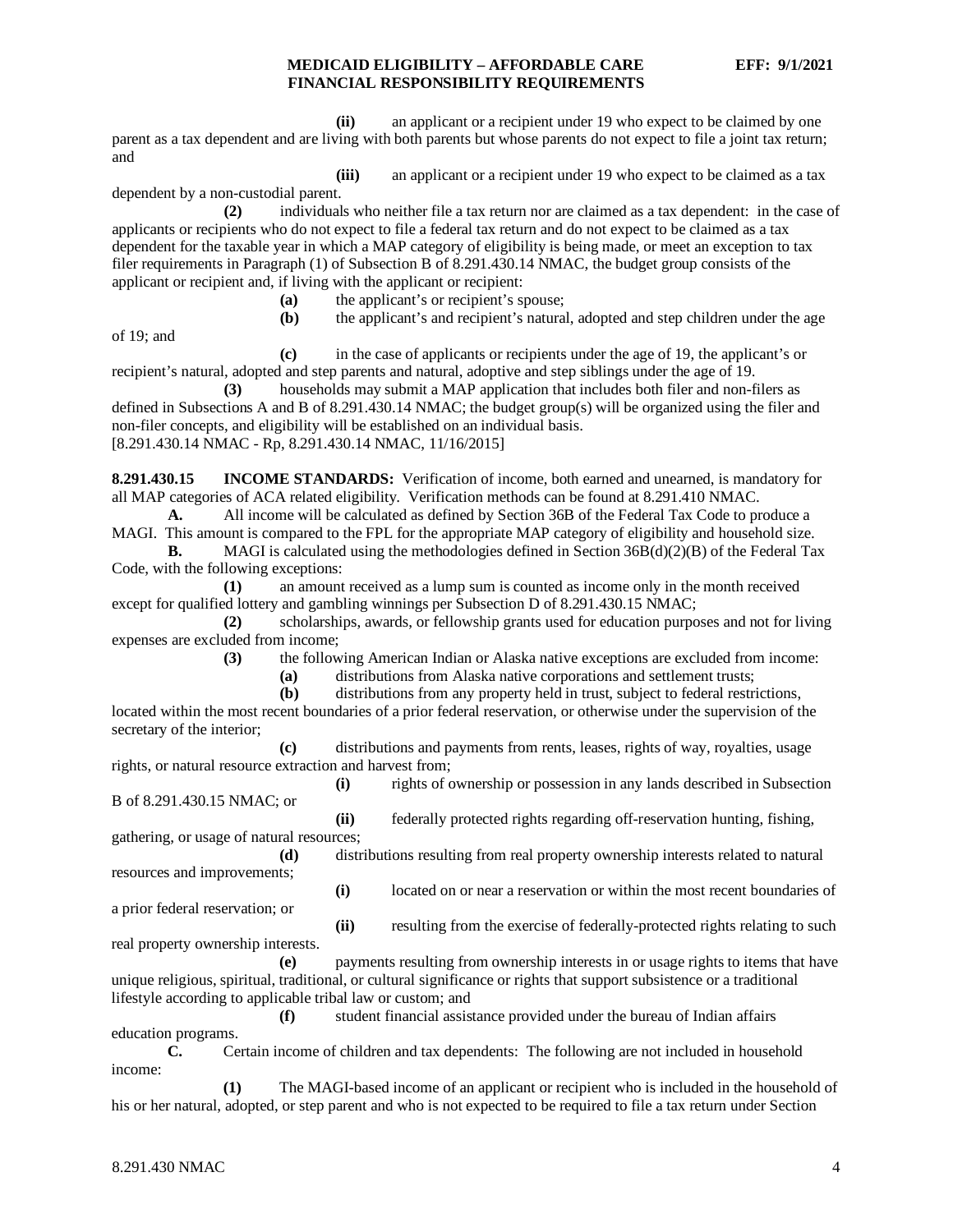$6012(a)(1)$  of the Internal Revenue Code for the taxable year in which a MAP category of eligibility is being determined, is not included in household income whether or not the applicant or recipient files a tax return.

**(2)** The MAGI-based income of an applicant's or recipient's dependent who is not expected to be required to file a tax return under Section  $6012(a)(1)$  of the Internal Revenue Code for the taxable year in which a MAP category of eligibility is being determined is not included in the household income of the taxpayer whether or not such dependent files a tax return.

**D.** Qualified lottery and gambling winnings are included in MAGI-based income based on the following:

**(1)** Qualified lottery winnings are defined as winnings from sweepstakes, lottery, or pool described in section 4402 of the internal revenue code (which generally requires that these particular activities be conducted by a state agency or under the authority of state law), or winnings from a lottery operated by a multistate or multijurisdictional lottery association or tribe. Multijurisdictional lotteries include those that include multiple entities of government. Qualified lottery winnings apply to the single payout option. Lottery winnings paid out in installments are not considered qualified lottery winnings and are treated as recurring income that can be prorated over a twelve-month period to determine an average current monthly income for medicaid.

**(2)** Income that is received as a lump sum from monetary winnings from gambling is included in MAGI-based income. Gambling winnings include betting pools, wagers placed through bookmakers, slot machines, roulette wheels, dice tables, lotteries, bolita or number games, or the selling of chances therein including tribal winnings.

**(3)** Non-cash prizes, like a car or boat, are not counted as qualified lottery winnings or monetary winnings from gambling and are counted as lump sum income in the month received.

**(4)** Formula for counting qualified lottery or gambling winnings: For qualified winnings from lotteries or gambling occurring on or after January 1, 2018, the following formula applies for counting income:

**(a)** winnings less than \$80,000 are counted in the month received;

**(b)** winnings of \$80,000 but less than \$90,000 are counted as income over two months with an equal amount counted in each month;

**(c)** for every additional \$10,000 one month is added to the period over which total winnings are divided, in equal installments, and counted as income;

**(d)** the maximum period of time over which winnings may be counted is 120 months, which would apply for winnings of \$1,260,000 and above. HSD in the notice of case action (NOCA) notifies individuals of the date on which the lottery or gambling winnings no longer will be counted for the purposes of medicaid eligibility; and

**(e)** the formula for counting winnings is applied separately to each instance of winnings.

**(5)** Lottery or gambling winnings count as MAGI-based income over multiple months only for the individual receiving the winnings in the household. For other individuals in the household, the winnings count only in the month received in determining their MAGI-based income eligibility.

**(6)** Verification of lottery winnings: HSD requires verification of lottery winnings, but will first access electronic data sources, if available, before requesting documentation.

**(7)** Hardship exemption: HSD allows for an exemption of the counting of lottery winnings if the applicant or recipient with the lottery winnings can demonstrate an undue medical hardship such that the applicant or recipient's health or life would be endangered. An applicant or recipient must submit a written request along with supporting documentation. A decision regarding a medical hardship exemption will be made within 30 calendar days of receipt of the written request. Notice of the exemption decision will be mailed to the applicant or recipient. If an exemption is approved, then an eligibility determination will be made without counting lottery winnings. If an exemption is denied, then the applicant or recipient can request an HSD administrative hearing pursuant to 8.352.2 NMAC. Hardship exemption request information is contained in the NOCA.

**E.** Parent mentor compensation: A parent mentor is a parent or guardian of a medicaid eligible child who is trained to assist families with children who have no health insurance coverage with respect to improving the social determinants of the health of such children. Section 3004 of the HEALTHY KIDS Act excludes certain parent mentor compensation from the MAGI calculation. The disregard of parent mentor income applies only in the case of parent mentors working with a grantee organization under section 2113 of the Social Security Act. Nominal amounts paid as a stipend, wages, or other compensation for participation as a parent mentor in a grant-funded program under section 2113 of the Act are excluded from income. A nominal amount is defined as \$1,600 per month. Parent mentor income above \$1,600 per month is counted in the MAGI calculation.